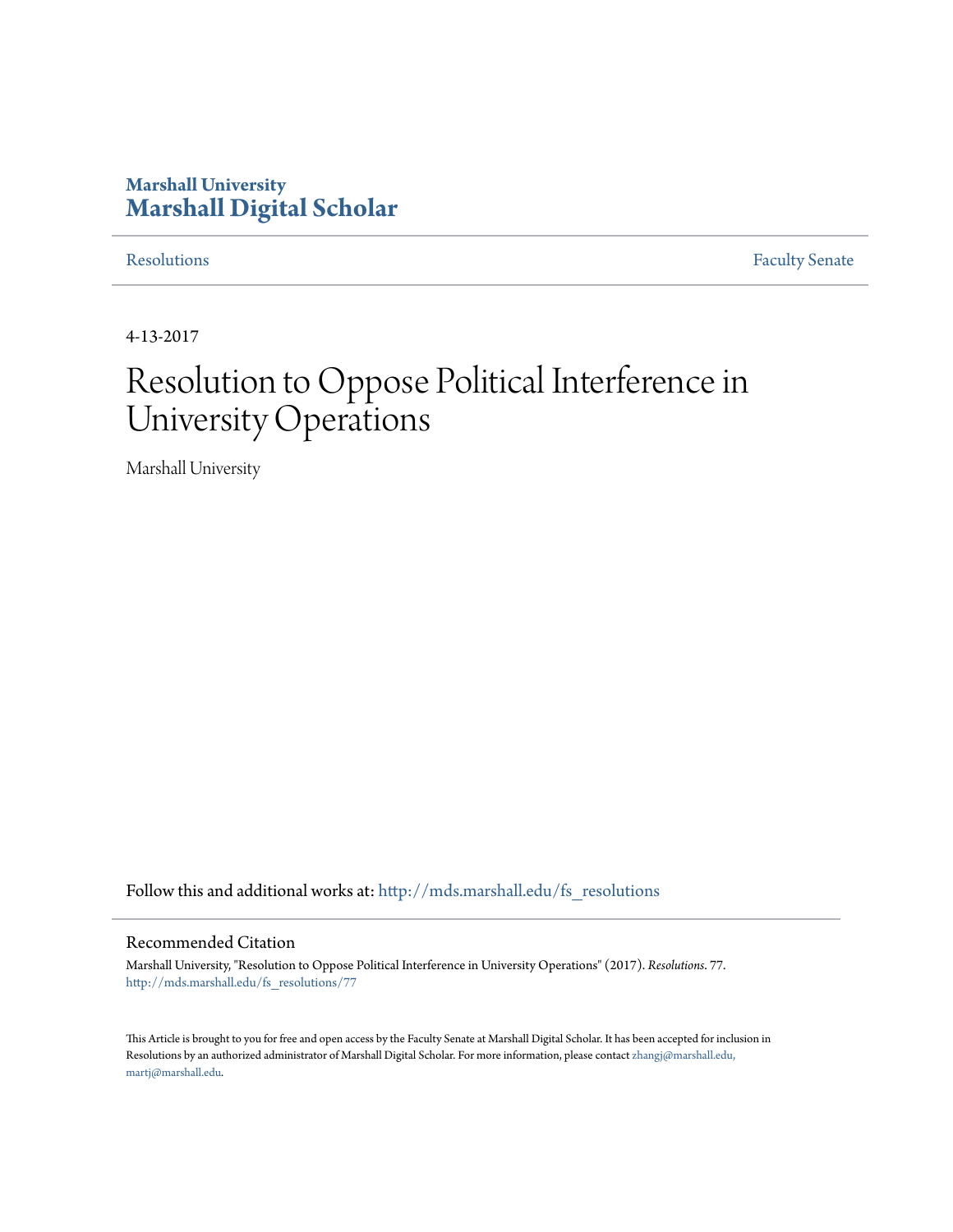## $\mathcal{L} = \mathcal{L} \mathcal{L} + \mathcal{L} \mathcal{L}$ **Resolution to Oppose Political Interference .... ... ... 7:0.112.21 / 7:0.12.21 / 7:0.12.21 / 7:0.12.21 / 7:0.12.21 / 7:0.12.21 / 7:0.12.21 / 7:0.12.21 / 7:0.12.21 / 7:0.12.21 / 7:0.12.21 / 7:0.12.21 / 7:0.12.21 / 7:0.12. in University Operations.**

. •• .\ : • ,·, ( " .. . .. ' . ? .. ~' . • *i* • t *:* • ~ -. .... • .. .. ... • ,. : ~ . • **Whereas,** an article in the April 12, 2017, Charleston Gazette-Mail outlines that Governor Jim Justice has '- ,<br>' put pressure on the Marshall University Board of Governors and President Gilbert to make changes in university athletic personnel and management;

**Whereas,** this same article implies that, when President Gilbert did not comply, Governor Justice appeared to retaliate by pushing for President Gilbert's removal;

**Whereas,** political interference in university management and operations, without evidence of administrative malfeasance, threatens a core principle of Marshall University's Mission, which reads, "Marshall University will... support and strengthen the faculty, staff, student, and administrative governance structures in order to promote shared governance of the institution;"

**Whereas,** recent political interference at a number of universities across the country-including the University of Louisville, the University of Alabama, and the University of North Carolina-has threatened their national reputation, faculty retention, grant funding, and status, leading a number of them to be put on probation from their regional accreditation agencies;

**Whereas,** the University mission focuses on producing successful students, and whether they are student athletes is not germane to its goal of "provid[ing] affordable, high quality undergraduate and graduate education appropriate for the state and the region;"

**Be** *it* **resolved,** the Faculty Senate of Marshall University requests that Governor Justice respect state and university governing institutions and organizations, including the Marshall University Board of Governors, administration, Faculty Senate, Staff Council, and Student Government Association, and refrain from interfering in university operations in the absence of evidence of malfeasance by these entities.

We so resolve.

/

**FACULTY SENATE CHAIR:** 

APPROVED BY THE FACULTY SENATE: Muellerleile DATE: April 13, 2017

DISAPPROVED BY THE FACULTY SENATE: \_\_\_\_\_\_\_\_\_\_\_\_\_\_\_\_\_ DATE: \_\_\_\_\_\_\_\_\_\_\_ \_

**UNIVERSITY PRESIDENT:**